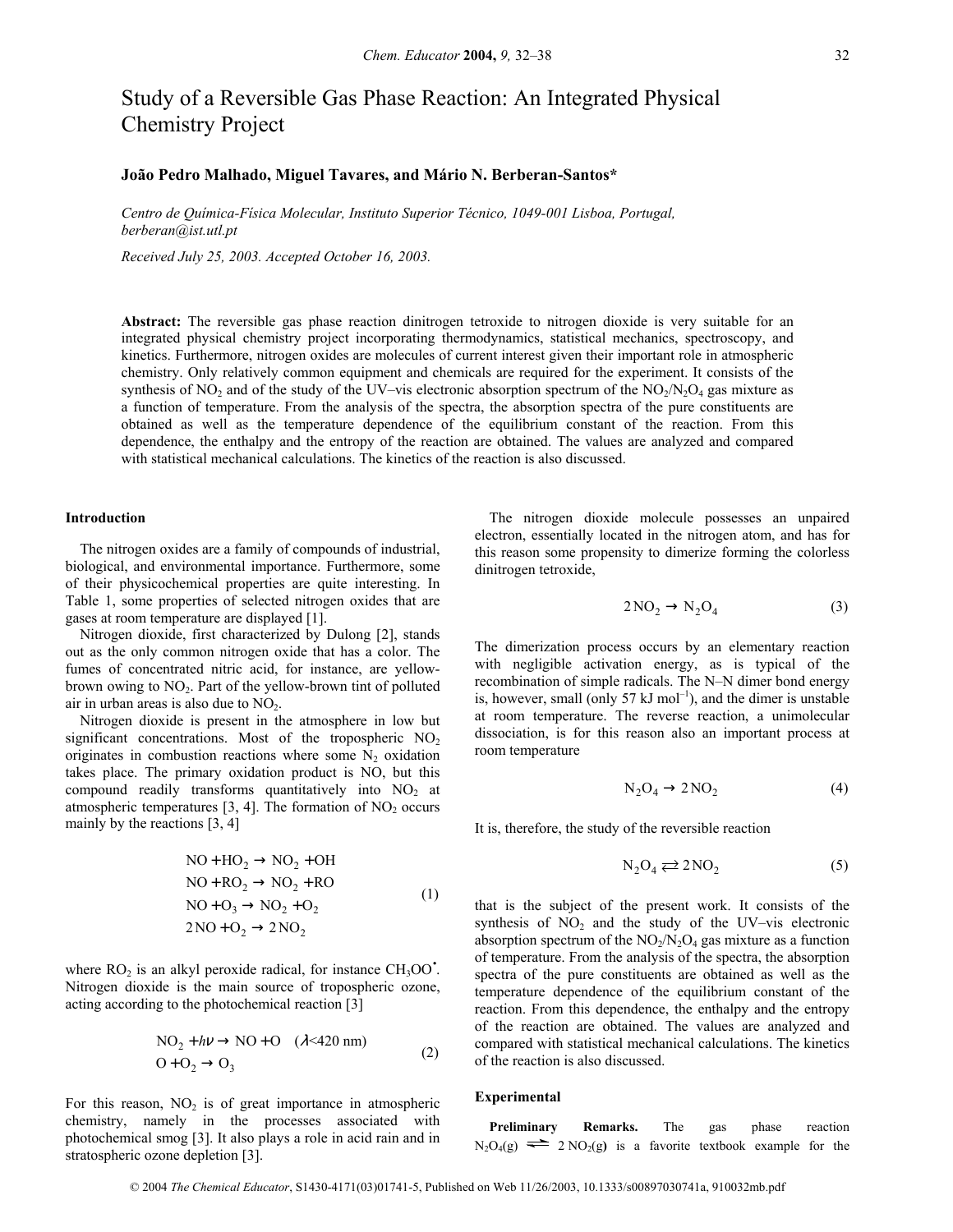| <b>Table 1.</b> Some Gaseous Nitrogen Oxides |  |  |  |  |
|----------------------------------------------|--|--|--|--|
|----------------------------------------------|--|--|--|--|

| Formula                         | Structure <sup>a</sup>                       | Name                    | Remarks                             | Relevance                                                 |
|---------------------------------|----------------------------------------------|-------------------------|-------------------------------------|-----------------------------------------------------------|
| $N_2O$                          | $N\frac{1.13}{N}N\frac{1.19}{N}O$            | nitrous oxide           | colorless radical                   | greenhouse gas; precursor of the stratospheric NO         |
| NO.                             | $N\frac{1.15}{1.0}$                          | nitric oxide            | colorless radical                   | neurotransmitter; depletes stratospheric ozone            |
| NO <sub>2</sub>                 | $\frac{134^{\circ}}{N \cdot 1.19}$           | nitrogen dioxide        | yellow-brow radical                 | atmospheric pollutant; precursor of tropospheric<br>ozone |
| $N_2O_4$                        | 1.19<br>$135^\circ$<br>1.77<br>O<br>$\Omega$ | dinitrogen<br>tetroxide | colorless; with planar<br>structure | rocket propellant; nonaqueous solvent                     |
| NO <sub>3</sub>                 | O.<br>$120^\circ$<br>Ω<br>1.2                | nitrogen trioxide       | blue radical; very<br>reactive      | atmospheric pollutant                                     |
| <sup>a</sup> Bond lengths in Å. |                                              |                         |                                     |                                                           |

discussion of chemical equilibrium [5], and its experimental study is described in an article [6] and in several physical chemistry laboratory manuals [7-9]. Two methods have been used: pressure measurements in conjunction with weighing  $[7-9]$  and spectrophotometry  $[6]$ . The first method requires very accurate mass measurements, and, for this reason, large volumes are required along with a vacuum line. The spectrophotometric method, as described in the literature [6], also requires a vacuum line, and the experiment is performed at a single wavelength, the only purpose being the determination of the equilibrium constant. Present safety concerns and the trend towards the use of the smallest possible amounts render the implementation of the aforementioned experiments difficult if not impossible. In this work, a new method, simultaneously simpler and more precise, is described, which also allows the determination of the absorption spectra of the monomer and of the dimer. Unlike the published experimental techniques that use  $NO<sub>2</sub>$  gas cylinders, and require large volumes, in the present method the nitrogen oxides are prepared with good purity and in small amounts from common starting materials.

**NO2 Preparation.** NO2 (very poisonous gas! Lethal above 200 ppmv [10]) is obtained by the reaction of nitric acid with metallic copper in the form of thin foils in a well-ventilated fume hood [1]. Gloves should be used throughout the experiment in order to avoid damage to the skin by the vapors and by the acid. The formed NO immediately reacts with atmospheric oxygen to give  $NO<sub>2</sub>$  vapor [1]. Part of the vapor is collected using a syringe or a Pasteur pipette. The gas is next forced into a quartz absorption cell (1-cm path length) with a valve that is closed immediately after the injection. The concentration of nitrogen oxides inside the cell is adjusted in order to have a room-temperature absorbance of about 0.4 at 410 nm. The mixture contained in the cell is in this way made of nitrogen oxides (ca.  $10^{-3}$  M) and air (ca.  $4 \times 10^{-2}$  M), with a room temperature pressure of about 1 bar. In the absence of strong UV-vis radiation, the presence of  $O_2$  and  $N_2$  does not affect the equilibrium, but only the corresponding kinetics (effect to be discussed below). The above described preparation can be performed either by the students, under close supervision, or ahead of time by the instructor.

**Recording the Absorption Spectra** After recording the baseline with two empty cells, the absorption spectrum of the gaseous mixture is recorded (220 nm to 800 nm) as a function of temperature (e.g., from 5 ºC to 75 ºC, every 10 ºC). It is important to check the reproducibility of the results by measuring the absorption spectra at each temperature twice, once as temperature is incrementally increased (e.g., from 5  $\degree$ C to 75  $\degree$ C) and again as temperature is incrementally decreased (e.g., from 75 ºC to 5 ºC). The spectra are stored as ASCII files for the subsequent numerical calculations using a spreadsheet (e.g., Microsoft Excel). As the pressure inside the cell increases with temperature, care must be exercised, and the temperature should not exceed the maximum preset value. In the absence of vaporizable liquids, like water (to be totally avoided), the

pressure increases by less than 20% when going from room temperature to 75 ºC. In the present work, spectra were recorded in a UV-Vis-NIR Shimadzu 3101PC spectrophotometer equipped with a temperature controller. The spectra were recorded with 0.2-nm slits, and data was stored every 0.5 nm.

### **Results and Discussion**

Monomer-Dimer Equilibrium. For the equilibrium  $N_2O_4(g) \rightleftharpoons 2 NO_2(g)$ , there is an equilibrium constant,  $K_p$ ,

$$
K_{\rm p} = \frac{(p_{\rm M}/p_0)^2}{p_{\rm D}/p_0} \tag{6}
$$

where M is the monomer (NO<sub>2</sub>), D is the dimer (N<sub>2</sub>O<sub>4</sub>), and  $p_0$ is the standard-state pressure (1 bar). Owing to the low pressures involved, deviations from ideality are negligible.

The mole fraction  $x$  of monomeric  $NO<sub>2</sub>$  is,

$$
x = \frac{[M]}{[M]_{\infty}}
$$
 (7)

where  $[M]_{\infty}$  is the total (analytical) concentration of NO<sub>2</sub>,

$$
[\mathbf{M}]_{\infty} = [\mathbf{M}] + 2[\mathbf{D}] \tag{8}
$$

It can be obtained from eqs 6 through 8 that

$$
x = \frac{2}{1 + \sqrt{1 + \frac{8[M]_{\infty}}{K_{p} c_{0}}}} = \frac{2}{1 + \sqrt{1 + \frac{8[M]_{\infty}}{K_{c}}}}
$$
(9)

where  $c_0$  is the standard concentration, corresponding to the pressure of 1 bar  $(c_0 = p_0/RT)$ , being, therefore, a temperaturedependent quantity, and  $K_c$  is the concentration equilibrium constant. Given that the reaction is endothermic, the equilibrium shifts towards the monomer as the temperature is increased. This result is valid for both constant pressure and constant volume.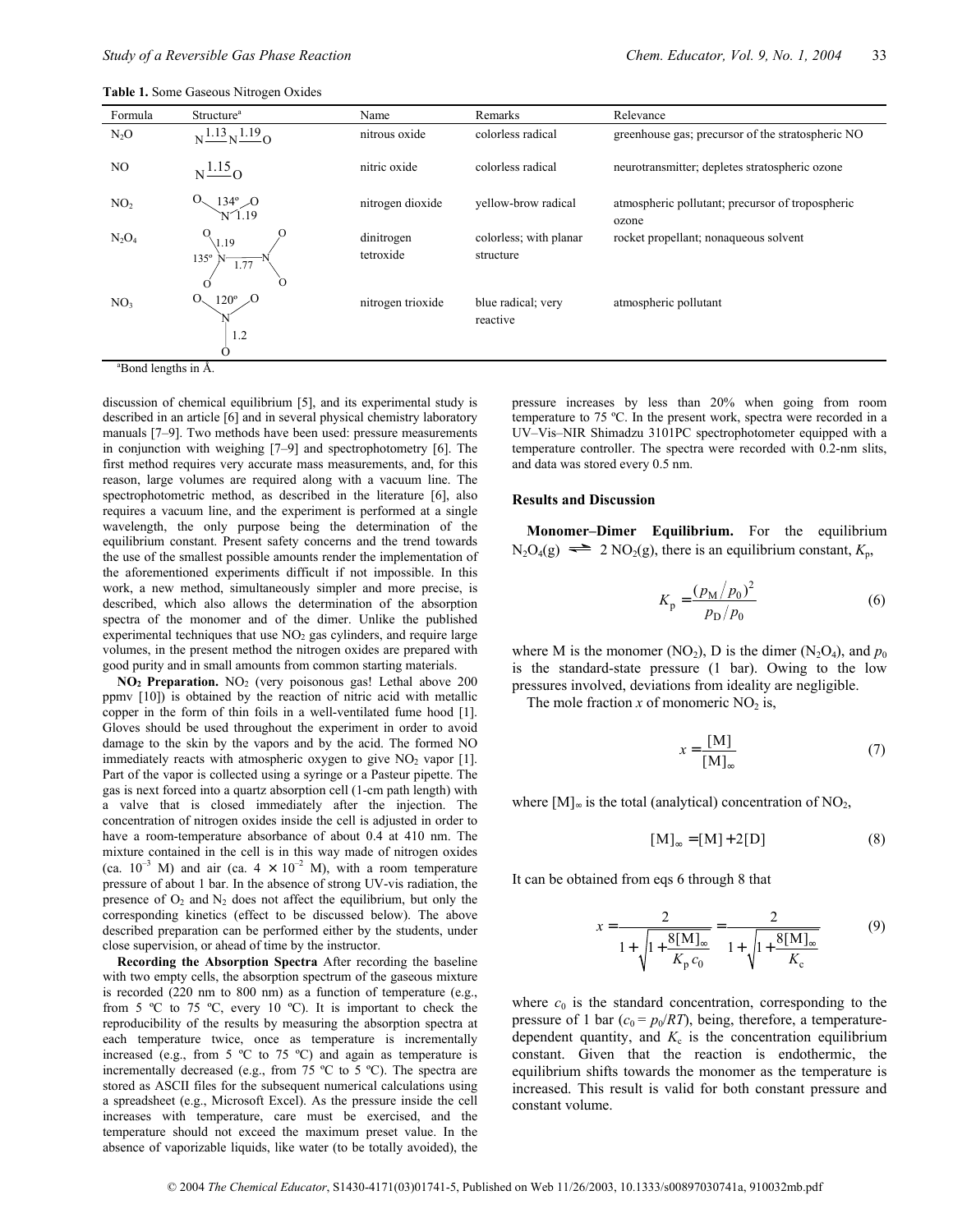

**Figure 1.** Visual appearance of a  $NO_2 + N_2O_4$  mixture at 15 °C (left) and at 75 ºC (right).



**Figure 2.** Absorption spectra of the mixture  $NO_2 + N_2O_4$ , at 5 °C and at 75 ºC.



**Figure 3.** Computed absorption spectra of pure NO<sub>2</sub> and pure N<sub>2</sub>O<sub>4</sub>.

**Absorption: Qualitative Aspects.** The direct observation of the color of the cell as a function of temperature shows the shift of the equilibrium. At room temperature, the gas is pale, but heating the cell for a few moments with a hair dryer, for instance, noticeably intensifies its color, see Figure 1. The absorption spectrum of the mixture is shown in Figure 2 for the lowest and highest temperatures of the study: 5 ºC and 75 ºC, respectively. It is thus seen that the color intensification results from an increased absorption in the visible (>380 nm). It is also observed that the two spectra coincide for two narrow wavelength ranges: 310 to 312 nm and 349 to 351 nm. At these so-called isosbestic points, monomer and dimer absorption coefficients obey the relation [11]

$$
\varepsilon_{\rm M}(\lambda_{\rm iso}) = \varepsilon_{\rm D}(\lambda_{\rm iso})/2 \tag{10}
$$

The complex fine structure of the spectra is not due to noise, resulting instead from many vibronic transitions in the absorption spectrum of  $NO<sub>2</sub>$  (see Figure 3) [12-14]. In contrast, the dimer spectrum is smooth with insignificant fine structure (see Figure 3)  $[12-14]$ .

**Absorption Spectra: Method of Analysis.** For a given temperature, the absorbance of the mixture is

$$
A(\lambda) = a_{\mathcal{M}}(\lambda)[\mathcal{M}] + a_{\mathcal{D}}(\lambda)[\mathcal{D}] \tag{11}
$$

where

$$
a_{\rm M}(\lambda) = \varepsilon_{\rm M}(\lambda)l
$$
  
\n
$$
a_{\rm D}(\lambda) = \varepsilon_{\rm D}(\lambda)l
$$
\n(12)

and where *l* is the optical path and  $\varepsilon_M$  and  $\varepsilon_D$  are the monomer and dimer molar absorption coefficients, respectively. From

$$
[M] = x[M]_{\infty}
$$
  
\n
$$
[D] = \frac{1 - x}{2} [M]_{\infty}
$$
\n(13)

it is obtained that

$$
A(\lambda) = \left[ a_{\mathbf{M}}(\lambda) - \frac{a_{\mathbf{D}}(\lambda)}{2} \right] [\mathbf{M}]_{\infty} x + \frac{a_{\mathbf{D}}(\lambda)}{2} [\mathbf{M}]_{\infty} \quad (14)
$$

which can be rewritten as

$$
A(\lambda) = \left[ A_{\mathcal{M}}^{0}(\lambda) - \frac{A_{\mathcal{D}}^{0}(\lambda)}{2} \right] x + \frac{A_{\mathcal{D}}^{0}(\lambda)}{2} \tag{15}
$$

where  $A_{\text{M}}^0(\lambda)$  and  $A_{\text{D}}^0(\lambda)$  are the pure monomer and dimer absorbances for a concentration equal to [M] <sup>∞</sup>. Above 400 nm, the dimer absorption is negligible  $[12–15]$ , and eq 15 reduces to

$$
A(\lambda) = A_{\mathbf{M}}^0(\lambda) x \tag{16}
$$

From the measurement of the spectrum at two temperatures,  $T_1$ and  $T_2$  ( $T_2 > T_1$ ), and assuming that the spectra of both monomer and dimer are essentially temperature independent (this assumption is supported by the existence of isosbestic points), the following ratio is defined

$$
\beta = \frac{x_1}{x_2} = \frac{A_1(\lambda)}{A_2(\lambda)}\tag{17}
$$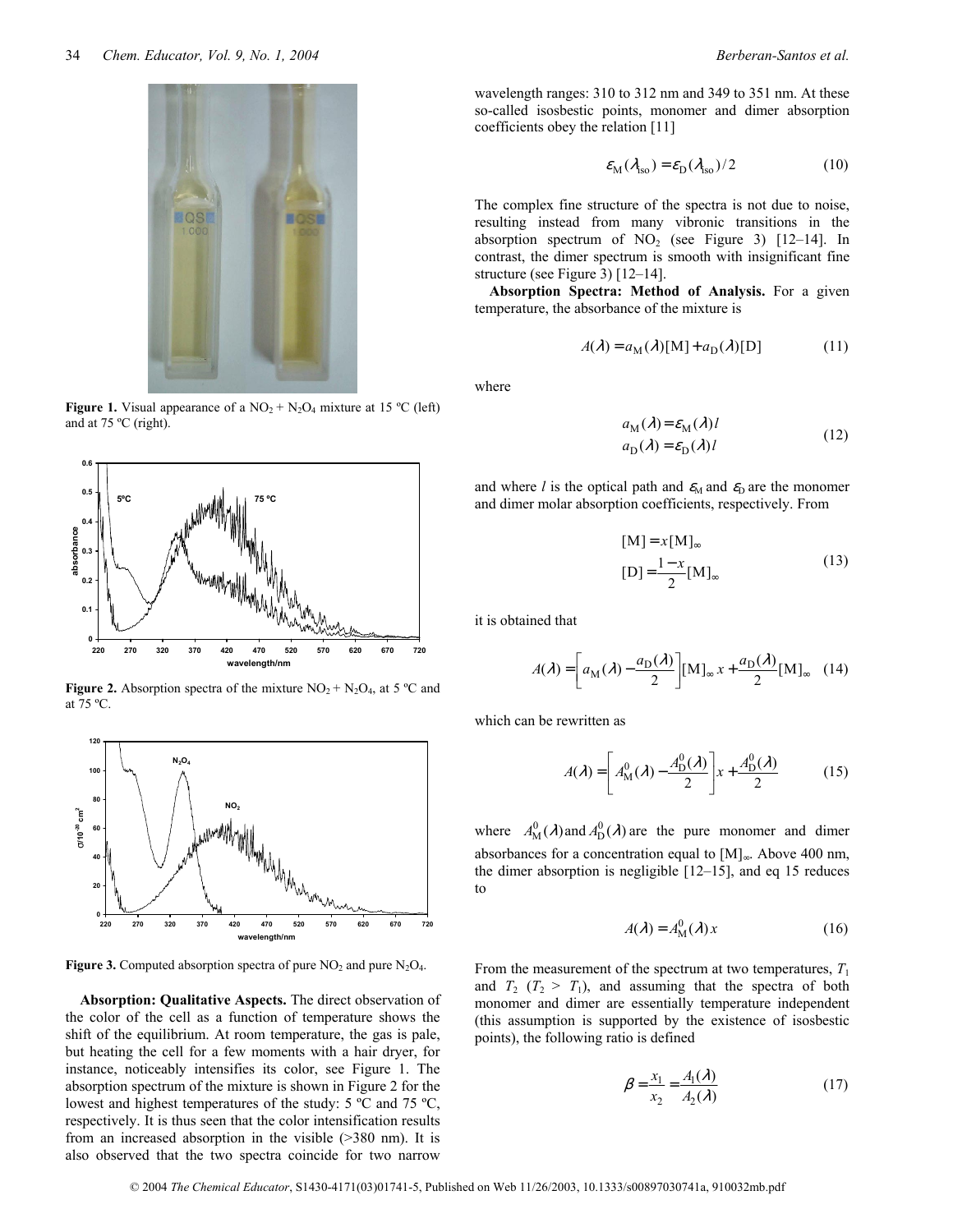

**Figure 4.**  $\beta$  parameter (eq 17). The average value is  $\beta = 0.429 \pm 1.5$ 0.002.



Figure 5. Molar fraction of NO<sub>2</sub> present as a monomer as a function of temperature and analytic concentration. Experimental results (•) and curves are computed according to eq 9. [M]<sub>∞</sub> =  $10^{-5}$  M (1),  $5 \times 10^{-5}$  M (2),  $10^{-4}$  M (3),  $5 \times 10^{-4}$  M (4),  $10^{-3}$  M (5),  $5 \times 10^{-3}$  M (6),  $10^{-2}$  M (7),  $5 \times 10^{-2}$  M (8), 0.1 M (9). The liquid–vapor equilibrium line is also shown. Below this line, only liquid exists. The dimer is largely predominant (>99.9%) in the liquid.

From this ratio ( $\lambda > 400$  nm) the calculation of  $A_{D}^{0}(\lambda)$ follows, given that

$$
\beta A_2(\lambda) - A_1(\lambda) = \frac{A_D^0(\lambda)}{2} (\beta - 1)
$$
 (18)

hence,

$$
A_{\mathcal{D}}^{0}(\lambda) = \frac{2}{\beta - 1} \Big[ \beta A_{2}(\lambda) - A_{1}(\lambda) \Big] \tag{19}
$$

It is, therefore, possible to obtain the dimer spectrum from two spectra of the mixture measured at different temperatures but at constant analytical concentration.

In order to compute the monomer absorption spectrum, eq 15 is used again,

$$
A_M^0(\lambda) = \frac{1}{x} \left[ A(\lambda) - \frac{1-x}{2} A_D^0(\lambda) \right]
$$
 (20)

Nevertheless, the spectrum is now a function of the monomer mole fraction, *x*, which is not known. For a sufficiently high temperature,  $x = 1$  and the recorded spectrum is the spectrum of the pure monomer. On the other hand, if the spectrum of the monomer is taken from a spectral library, matching  $A_{\text{M}}^{0}(\lambda)$  with the published spectrum allows the simultaneous determination of [M] <sup>∞</sup> and of *x*. This is performed by a nonlinear least-squares fitting to the published spectrum using eq 20. Equation 15 can then be used to compute the monomer molar fraction at all temperatures,

$$
x = \frac{A(\lambda) - \frac{A_{D}^{0}(\lambda)}{2}}{A_{M}^{0}(\lambda) - \frac{A_{D}^{0}(\lambda)}{2}}
$$
(21)

This was the procedure followed in this work because a significant amount of dimer still existed at the highest attained temperature.

**Absorption Spectra: Results.** The method of data analysis described above was applied to the spectra obtained at 5 ºC and at 75 °C. The parameter  $\beta$  (eq 17) was computed for wavelengths between 400 nm and 600 nm (Figure 4). As can be seen in Figure 4, this parameter is constant within experimental error, thus confirming that the dimer does not absorb significantly above 400 nm. The average value, computed with 400 points, is  $\beta$  = 0.429 ± 0.002.

The spectrum of the pure dimer with concentration  $[M]_{\infty}$ ,  $A_{\text{D}}^{0}(\lambda)$ , was next obtained from eq 19. Using eq 15 at this point, with trial values of *x*, shows that the monomer mole fraction at 75 ºC must be higher than 0.94, otherwise negative absorbances are obtained for wavelengths around 260 nm. The precise value of *x* is obtained by matching the computed  $A_M^0(\lambda)$ , which is a function of *x*, with the published spectrum available in digital format [16]. An excellent agreement is obtained for  $x = 0.96$ . The value of the parameter [M]. (analytical concentration) corresponding to this mole fraction was  $[M]_{\infty} = 3.1 \times 10^{-3}$  M. Dividing  $A_D^0(\lambda)$  by this value, the dimer absorption coefficients are finally obtained. Once again, comparison of the calculated dimer absorption with the published dimer spectrum in digital format shows a very good agreement; however, the computed spectrum displays less noise and no discontinuities. The computed monomer and dimer spectra are shown in Figure 3. Note that the values of the absorption coefficients of the monomer can be a function of the spectrophotometer slits used, given the fine structure of the spectrum.

It should be mentioned that the obvious method for obtaining the monomer absorption spectrum is dilution. In a sufficiently dilute sample, almost all of the  $NO<sub>2</sub>$  is present in the monomer form; however, at room temperature and for a 1-cm-pathlength cell the required dilution is too high (see Figure 5). With very dilute samples, the spectrum is usually noisy and can be distorted by impurities.

**Thermodynamic and Statistical Mechanical Calculations.** After the calculation of  $A_M^0(\lambda)$  and  $A_D^0(\lambda)$ from the spectra, the mole fraction of monomeric  $NO_2$ ,  $x$ , is calculated for each temperature using eq 21. The wavelength range where the spectral differences are more pronounced, 220 to 280 nm, yields values of *x* that are almost wavelengthindependent. The average *x* values computed (from 120 points for each temperature), which are quite precise, are displayed in Figure 5.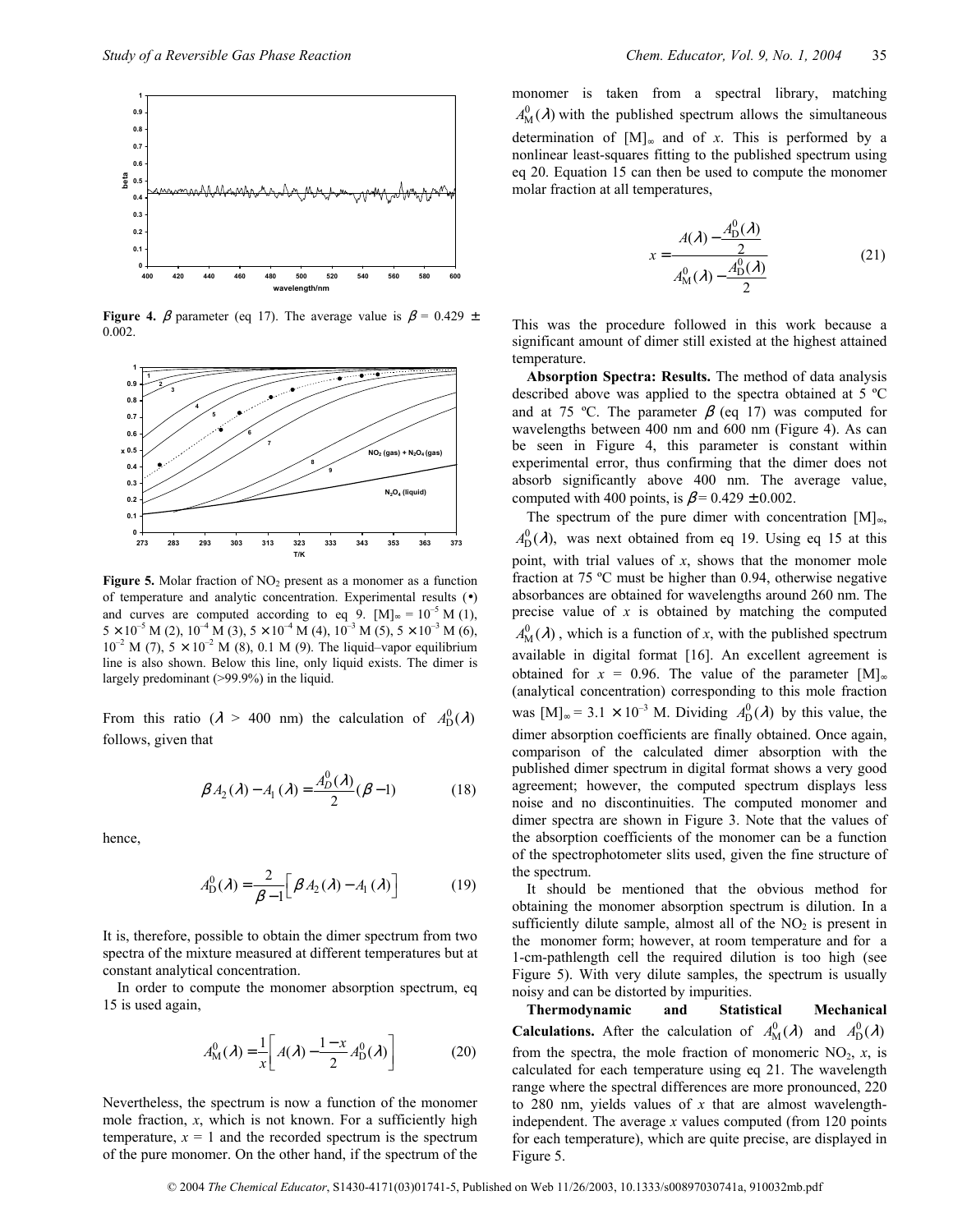**Table 2.** Temperature Dependence of the Measured Molar Fraction of Monomeric  $NO<sub>2</sub>$  and of the Equilibrium Constant

| T/°C 5.4 24.9 30.8 40.8 47.7 62.7 69.7 74.8 |  |  |  |  |
|---------------------------------------------|--|--|--|--|
| x 0.41 0.62 0.73 0.82 0.87 0.94 0.95 0.96   |  |  |  |  |
| $K_p$ 0.041 0.16 0.30 0.61 0.92 2.3 3.3 4.1 |  |  |  |  |



**Figure 6.** van't Hoff plot for the reaction  $N_2O_4(g) \rightleftharpoons 2 NO_2(g)$ .

Table 3. Spectroscopic Entropies of NO<sub>2</sub> and of N<sub>2</sub>O<sub>4</sub> and Entropy of the Reaction N<sub>2</sub>O<sub>4</sub>(g)  $\implies$  2 NO<sub>2</sub>(g) (298 K, 1 bar)

| Entropy/ $J K^{-1}$ mol <sup>-1</sup> | N2O4     | NO <sub>2</sub> | $\Delta_rS^0$ |
|---------------------------------------|----------|-----------------|---------------|
| translational                         | 165.2    | 156.6           | 148.0         |
| rotational                            | 97.9     | 76.5            | 55.2          |
| vibrational                           | 41.6     | 12              | $-39.3$       |
| electronic                            | $\Omega$ | 5.8             | 11.5          |
| total                                 | 304.7    | 240.1           | 175.4         |
| published value                       | 304.4    | 240.0           | 175.6         |

With these mole fractions, the equilibrium constants  $K_p$  are obtained from eq 9 solved for  $K_p$ . The results are given in Table 2.

The plot of ln  $K_p$  versus  $1/T$  (van't Hoff plot), Figure 6, is linear. The reaction enthalpy,  $\Delta_r H^0$ , is obtained from the slope, while the reaction entropy,  $\Delta_r S^0$ , is obtained from the intercept. The linearity of the plot shows that these values are constant in the experimental temperature range.

The values obtained were  $\Delta_r H^0 = 55 \pm 3 \text{ kJ} \text{ mol}^{-1}$  and  $\Delta_r S^0 =$  $169 \pm 8$  J K<sup>-1</sup> mol<sup>-1</sup>, in good agreement with the published values for 298 K [1, 17],  $\Delta_r S^0 = 57.2$  kJ mol<sup>-1</sup> and  $\Delta_r S^0 = 176$  J  $K^{-1}$  mol<sup>-1</sup>. The measured reaction enthalpy is, in fact, the dissociation enthalpy of the dimer N-N bond,  $DH^{0}(N-N)$ . Its value is remarkably small. This result is compatible with the exceptionally long length of the N–N bond in the dimer,  $1.77$ Å [18]. For comparison, in hydrazine, which also has a single N–N bond, the bond length is 1.45 Å, whereas the respective enthalpy is 275 kJ mol<sup>-1</sup> [19]. The molar entropies of  $\overline{NO}_2$  and  $N_2O_4$ , and therefore also the reaction entropy, can be obtained from statistical mechanical calculations [20]. Using the structural and spectroscopic data available in the literature (angles and bond lengths [1, 18], vibration frequencies [21, 22]), and using the perfect gas model (translational entropy), the classical rigid rotor model (rotational entropy), and the harmonic oscillator model (vibrational entropy [23]), the respective contributions to the total entropy were computed as shown in Table 3. The agreement with the published values for the entropies of  $NO_2$ , of  $N_2O_4$ , and of the reaction [1, 17] is very satisfactory.

From the known dependence of  $K_p$  on *T* and using eq 9, it is possible to compute the fraction of monomer, *x*, as a function of *T* and of [M]∞ as shown in Figure 5. This diagram allows a quick evaluation of the temperature and analytical concentration conditions under which the monomer or the dimer are the dominant species. It is also seen that for very high analytical concentrations condensation can occur, the normal boiling point of dinitrogen tetroxide being 21 °C [1].

**Kinetics of the Reaction.** The study of the dimerization equilibrium leads very naturally to the desire to know the kinetics of the reaction. Unfortunately, the kinetics is too fast. The equilibrium is attained in a few milliseconds, or even less, and the kinetics cannot be studied with the kind of equipment usually available in the undergraduate laboratory. Notwithstanding, it is appropriate to discuss the kinetics of the reaction, precisely to understand why it is so fast. The reaction can be written as

$$
N_2O_4 \xleftarrow[k_{diss}]{k_{diss}} 2\text{NO}_2 \tag{22}
$$

with

$$
K_{\rm c} = \frac{k_{\rm diss}}{k_{\rm rec}}\tag{23}
$$

The direct reaction is a unimolecular gas-phase process; therefore, it can be written as a Lindemann mechanism (in a semiquantitative description),

$$
N_2O_4 + M \frac{k_a}{k_d} N_2O_4^* + M
$$
  
\n
$$
N_2O_4^* \frac{k_r}{k_{-r}} 2 N O_2
$$
\n(24)

where  $N_2O_4^*$  is the energized molecule and M is a third body (mainly,  $N_2$  or  $O_2$  for the reaction in air).

Application of the steady-state approximation to  $N_2O_4*$ leads to

$$
k_{\text{diss}} = \frac{k_a k_r \,\mathrm{[M]}}{k_r + k_d \,\mathrm{[M]}}
$$
\n
$$
k_{\text{rec}} = \frac{k_d k_{-r} \,\mathrm{[M]}}{k_r + k_d \,\mathrm{[M]}}
$$
\n(25)

The rate constants of the forward and backward reactions are, therefore, a function of total pressure; however,  $K_p$  and  $K_c$  are pressure independent. In the high-pressure limit ( $[M] \rightarrow \infty$ , in practice tens of bar)

$$
k_{\text{diss}}^{\infty} = \frac{k_{\text{a}} k_{\text{r}}}{k_{\text{d}}}
$$
\n
$$
k_{\text{rec}}^{\infty} = k_{\text{r}}
$$
\n(26)

These rate constants have been evaluated experimentally (255 to 273 K) [24], and are given by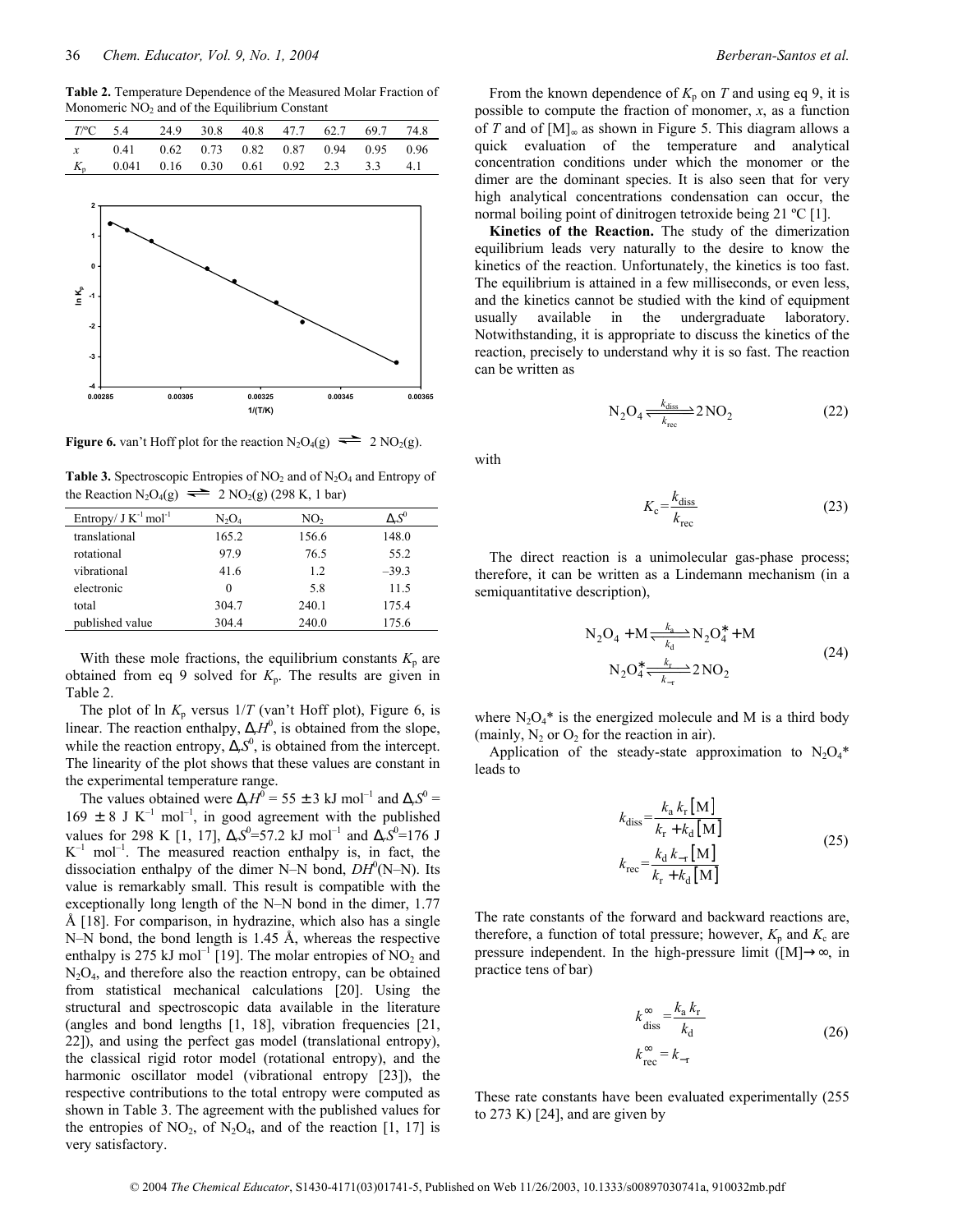$$
k_{\text{diss}}^{\infty} / \text{s}^{-1} = 2.8 \times 10^{13} T^{1.3} \exp\left(-\frac{6790}{T}\right)
$$
  

$$
k_{\text{rec}}^{\infty} / M^{-1} \text{s}^{-1} = 2.2 \times 10^{3} T^{2.3}
$$
 (27)

In this way, the rate constants at 298 K take the following estimated values:

$$
k_{\text{diss}}^{\infty} = 5.9 \times 10^6 \text{ s}^{-1}
$$
  
\n
$$
k_{\text{rec}}^{\infty} = 1.1 \times 10^9 \text{ M}^{-1} \text{ s}^{-1}
$$
\n(28)

in good agreement with values directly measured at this temperature [25]. The pre-exponential factor of the dissociation rate constant is, at 298 K,  $4.6 \times 10^{16}$  s<sup>-1</sup>. This value is indicative of a loose transition state, that is, a transition state where the bond-breaking process is well advanced. The activation energy of the dissociation reaction  $(56.5 \text{ kJ mol}^{-1})$ coincides with the dimer bond dissociation energy given that the reverse reaction, radical recombination, is essentially nonactivated.

Knowledge of the rate constants (in the high-pressure limit) allows the estimation of the relaxation time of the reaction. For the mechanism corresponding to eq 22, the relaxation time is given by

$$
\tau = \frac{1}{k_{\text{diss}} + 4k_{\text{rec}} \left[ \text{NO}_2 \right]} = \frac{1}{k_{\text{rec}}} \frac{1}{K_{\text{c}} + 4 \left[ \text{NO}_2 \right]} \tag{29}
$$

hence, a relaxation time of 100 ns at 298 K is predicted for  $[NO<sub>2</sub>] = 10<sup>-3</sup>$  M. For lower third-body concentrations, the relaxation time is never higher than a few ms, and it can concluded that the equilibrium always responds very quickly to any perturbation.

An historical perspective of the kinetic studies of the  $N_2O_4(g) \rightleftharpoons 2 NO_2(g)$  reaction, covering a time span of 115 years, was recently published [26].

### **Conclusions**

The approach described here allows the integration of thermodynamic, kinetic, and spectroscopic aspects for the reversible gas-phase reaction  $N_2O_4(g) \rightleftharpoons 2 NO_2(g)$ . Only relatively common equipment and chemicals are required for the experiment. It consists of the (optional) synthesis of  $NO<sub>2</sub>$ and the study of the UV-vis electronic absorption spectrum of the  $NO<sub>2</sub>/N<sub>2</sub>O<sub>4</sub>$  gas mixture as a function of temperature. From the analysis of the spectra, the absorption spectra of the pure constituents are obtained as well as the temperature dependence of the equilibrium constant of the reaction. From this dependence, the enthalpy and the entropy of the reaction were obtained. The values were analyzed and compared with statistical mechanical calculations. The kinetics of the reaction was also discussed.

Other aspects that can be included in a project on this reaction are studies of the chemical bonding in both monomer and dimer, of the electronic structure and electronic transitions observed, and of the monomer and dimer photodissociation reactions.

**Acknowledgment.** We thank Prof. Manuel E. Minas da Piedade (FCUL, Lisbon) and Prof. José A. Martinho Simões (FCUL, Lisbon) for helpful discussions.

### **References and Notes**

- 1. (a) Jones, K. *The Chemistry of Nitrogen;* Pergamon Press: Oxford, 1975; (b) Greenwood, N. N.; Earnshaw, A. *Chemistry of the Elements,* 2nd ed.; Butterworth-Heinemann: Oxford, 1997.
- 2. Dulong was a French physical chemist (1785–1838), best known from the Dulong and Petit rule. In 1812 he discovered NCl<sub>3</sub>, highly explosive, in whose study he lost one eye and two fingers of his right hand. He also studied nitrogen oxides and water vapor at high pressures. Dulong died at a relatively young age, leaving his family in a difficult economic situation because most of his income had been used to buy material and laboratory equipment and not set aside as savings. The accuracy of some of the experimental results used by Dulong and Petit for the establishment of their law have been questioned recently, see Giunta, C. J. *Bull. Hist. Chem.* 2002, 27, 62-71.
- 3. Finlayson-Pitts, B. J.; Pitts Jr., J. N. *Chemistry of the Upper and Lower Atmosphere;* Academic Press: New York, 2000.
- 4. Turns, S. R. *An Introduction to Combustion;* McGraw-Hill: New York, 1996.
- 5. Yang, Z. *J. Chem. Educ.* **1993,** 70, 94-95.
- 6. Wettack, F. S. *J. Chem. Educ.* 1972, 49, 556-558.
- 7. Daniels, F.; Williams, J. W.; Bender, P.; Alberty, R. A.; Cornwell, C. D.; Harriman, J. E. *Experimental Physical Chemistry*, 7th ed.; McGraw-Hill: New York, 1970.
- 8. Sime, R. J. *Physical Chemistry*—Methods, Techniques, and *Experiments;* Saunders: Philadelphia, 1990.
- 9. Halpern, A. M. *Experimental Physical Chemistry*, 2nd ed.; Prentice-Hall: Upper Saddle River, NJ, 1997.
- 10. The olfactory threshold, 0.1 ppmv, is fortunately much lower. Considering the equation 8 HNO<sub>3</sub> + O<sub>2</sub> + 3 Cu  $\rightarrow$  2 NO<sub>2</sub> + 3 Cu(NO<sub>3</sub>)<sub>2</sub> + 4 H2O and assuming that both acid and oxygen are in excess, the amount of NO<sub>2</sub> produced is controlled by the initial mass of copper. In order to attain a 100-ppmv ( $4 \times 10^{-6}$  M) level of NO<sub>2</sub> in a small room  $(5 \times 5 \times 3 \text{ m}^3)$ , 19 g (0.3 mol) of copper are required. The danger of  $NO<sub>2</sub>$  is due to its reaction with the water present in the respiratory tract, producing nitric and nitrous acids, and also owing to the oxidation of biological compounds with the production of the nitrite ion  $(NO<sub>2</sub>^-)$ . The mass of copper used in this work was approximately 2 g.
- 11. In atmospheric chemistry, it is common practice to work with the molar absorption coefficient,  $\sigma$ , defined by the Beer-Lambert law written as  $I = I_0 e^{-\sigma N l}$ , where  $I_0$  is the intensity of the incident beam, *I* is the transmitted intensity,  $\sigma$  is the molar absorption coefficient (in  $\text{cm}^2$  molecule<sup>-1</sup>), *N* is the number of molecules per cm<sup>3</sup>, and *l* is the path length (in cm). It follows that  $\varepsilon/(M^{-1} \text{ cm}^{-1}) = 2.62 \times 10^{20}$  ( $\sigma$  $cm^{-2}$ ).
- 12. Hall, T. C.; Blacet, F. E. *J. Chem. Phys.* **1952,** 20, 1745-1749.
- 13. Schneider, W.; Moortgart, G. K.; Tyndall, G. S.; Burrows, J. P. *J. Photochem. Photobiol. A* 1987, 40, 195-217.
- 14. Harwood, M. H.; Jones, R. L. J. Geophys. Res. 1994, 99, 22955-22964.
- 15. This assumption is justified *a posteriori* by the independence of β with respect to the wavelength (cf. Figure 4).
- 16. Nölle, A.; Pätzold, F.; Pätzold, S.; Meller, R.; Moortgart, G. K.; Rˆth, E. P.; Ruhnke, R.; Keller-Rudek, H. *UV/Vis Spectra of Atmospheric Constituents;* ATMOS, DFD, 1998.
- 17. Roscoe, H. K.; Hind, A. K. *J. Atmos. Chem.* **1993,** 16, 257-276.
- 18. Shen, Q.; Hedberg, K. *J. Phys. Chem. A* **1998,** 102, 6470-6476.
- 19. Lide D. R., Ed., *CRC Handbook of Chemistry and Physics*, 79th ed.; CRC Press: Boca Raton, 1998.